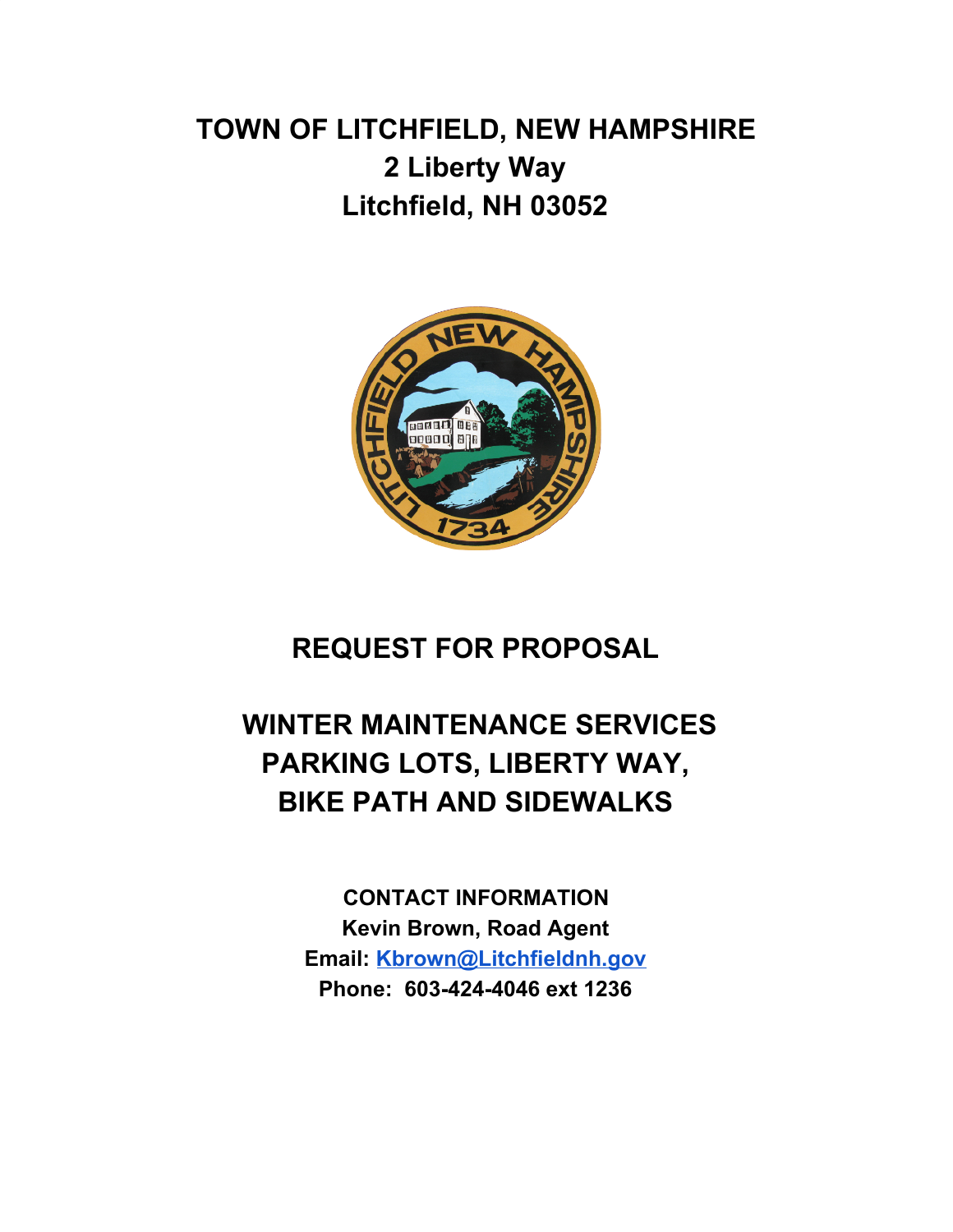#### **OVERVIEW:**

The TOWN of Litchfield, NH (hereinafter called "TOWN") is inviting proposals from qualified contractors, companies or individuals (hereinafter called "CONTRACTOR") for pre-treatment, snow removal, post-treatment and cleanup during and after winter storm events for facilities and sidewalks listed in the scope of work section. It is the TOWNS preference to enter into one contract for option 1 and 2. However, the TOWN shall reserve the right to enter into separate contracts for option one (1) and option two (2) if deemed to be in the TOWN'S best interest.

#### **COST, PAYMENT SCHEDULE AND TERM OF CONTRACT:**

It is the intention of the TOWN to enter into a contract with a competent and responsive CONTRACTOR for plowing, shoveling and sanding/salting. CONTRACTOR shall submit a *Lump Sum Price* for year one (1) with options for a second and third year. The table below is for illustrative purposes and can be used as part of CONTRACTOR proposal submissions.

Year 1 - October 1, 2020 to April 30, 2021 Year 2 - October 1, 2021 to April 30, 2022 Year 3 - October 1, 2022 to April 30, 2023

| <b>Lump Sum Price</b> | Year 1 | Year 2 | Year 3 | <b>Total</b> |
|-----------------------|--------|--------|--------|--------------|
| <b>Option 1</b>       |        |        |        |              |
| <b>Option 2</b>       |        |        |        | ۰D           |
| Option 1 & 2          |        | ۰D     | æ      | ۰D           |

## **OPTION #1 SCOPE OF WORK - TOWN OFFICE, POLICE STATION, FIRE STATION PARKING LOTS, WALKWAYS AND LIBERTY WAY:**

- 1. CONTRACTOR shall be prepared to start pre-treatment at time designated by the Road Agent and clearing snow when accumulation reaches 1 inch. Snow removal shall continue throughout the storm event. Every effort shall be made to have parking lots, sidewalks, entryways, etc cleaned and treated before 7am Monday - Friday and throughout the storm event.
- 2. CONTRACTOR shall be prepared 7 days per week and 24 hours per day to accommodate demands of maintaining parking lots, walkways and Liberty Way during and throughout public safety emergency situations, calls and responses of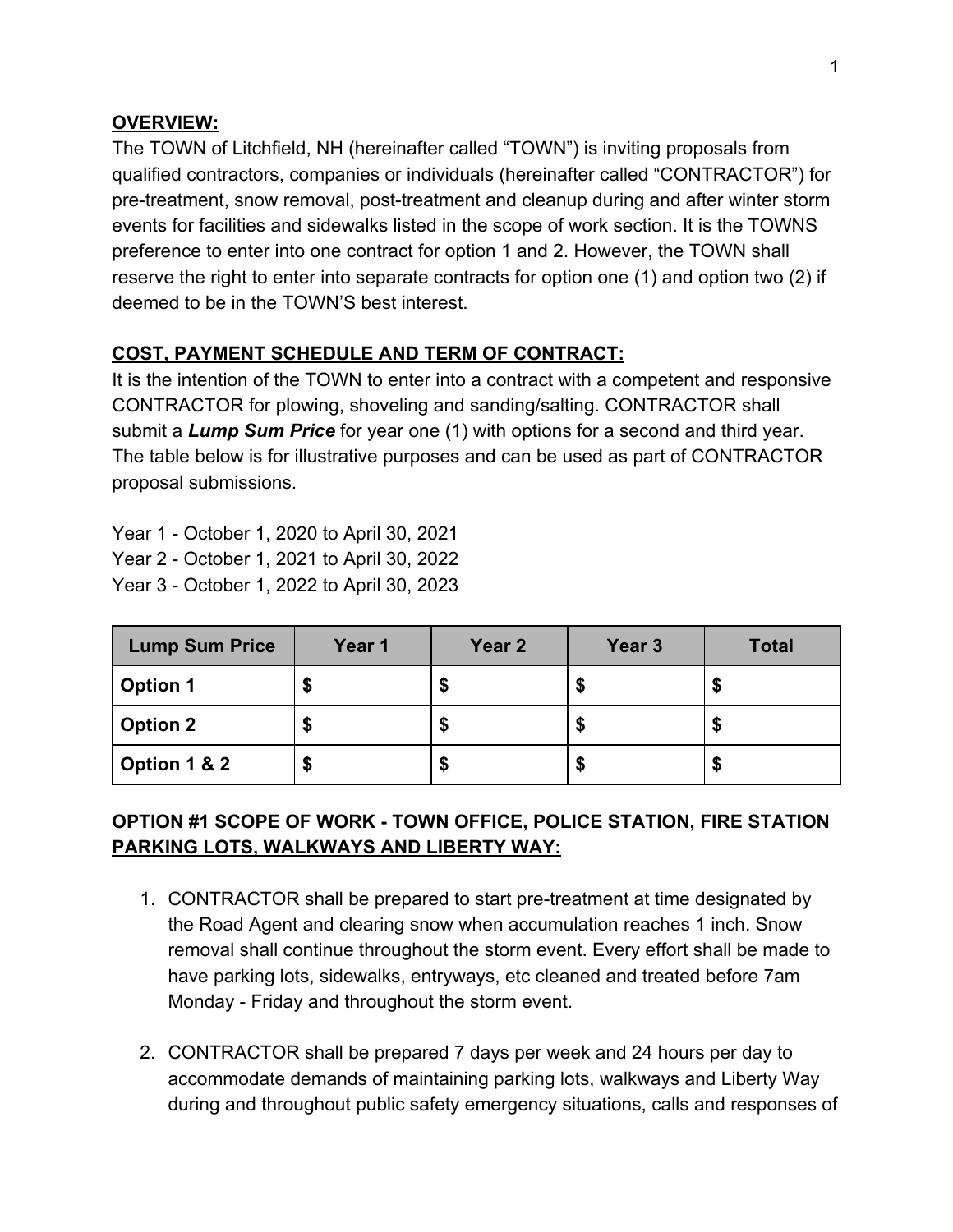the Police Department and Fire Department during the duration of contract period.

3. CONTRACTOR shall have suitable equipment capable of handling average dry, wet or crusted snow with sufficient weight and cutting edges to prevent accumulation of packed snow. Equipment shall be able to apply sand and salt mix provided by the TOWN. At least one large heavy duty piece of equipment shall be parked on site for the duration of the contract period; exceptions can be approved by the Road Agent. For example, spring and fall, repair work, etc.

## **OPTION #2 SCOPE OF WORK - ALBUQUERQUE, PINECREST, MCELWAIN & CHARLES BANCROFT HIGHWAY BIKE PATH AND SIDEWALKS:**

- 1. CONTRACTOR shall be prepared to start clearing each sidewalk at the time designated by the Road Agent. Each storm event is different but typically, clearing is conducted at the end of the storm except for designated school zones.
- 2. CONTRACTOR shall be prepared to dedicate staff and equipment as instructed by the Road Agent for high priority school zone locations. These locations shall be cleared one (1) hour prior to school openings, closings and early releases. Locations are as follows:
	- a. Campbell High School
		- i. Albuquerque Avenue Woodhawk Way to Talent Road
	- b. Litchfield Middle School
		- i. Pinecrest Drive Underwood Dr to McElwain Dr
		- ii. McElwain Drive
	- c. Griffin Memorial School
		- i. Pinecrest Drive McElwain Dr to Charles Bancroft Highway
		- ii. Charles Bancroft Highway Pinecrest Dr to Griffin Memorial School
- 3. CONTRACTOR shall have suitable sidewalk clearing equipment with a snow blower capable of handling average dry, wet or crusted snow and shall have access to alternative back-up equipment (plow is acceptable). Equipment shall have sufficient weight and cutting edges to prevent accumulation of packed snow.
- 4. CONTRACTOR shall clear sidewalks in two passes to maintain the entire width of asphalt surface from edge to edge.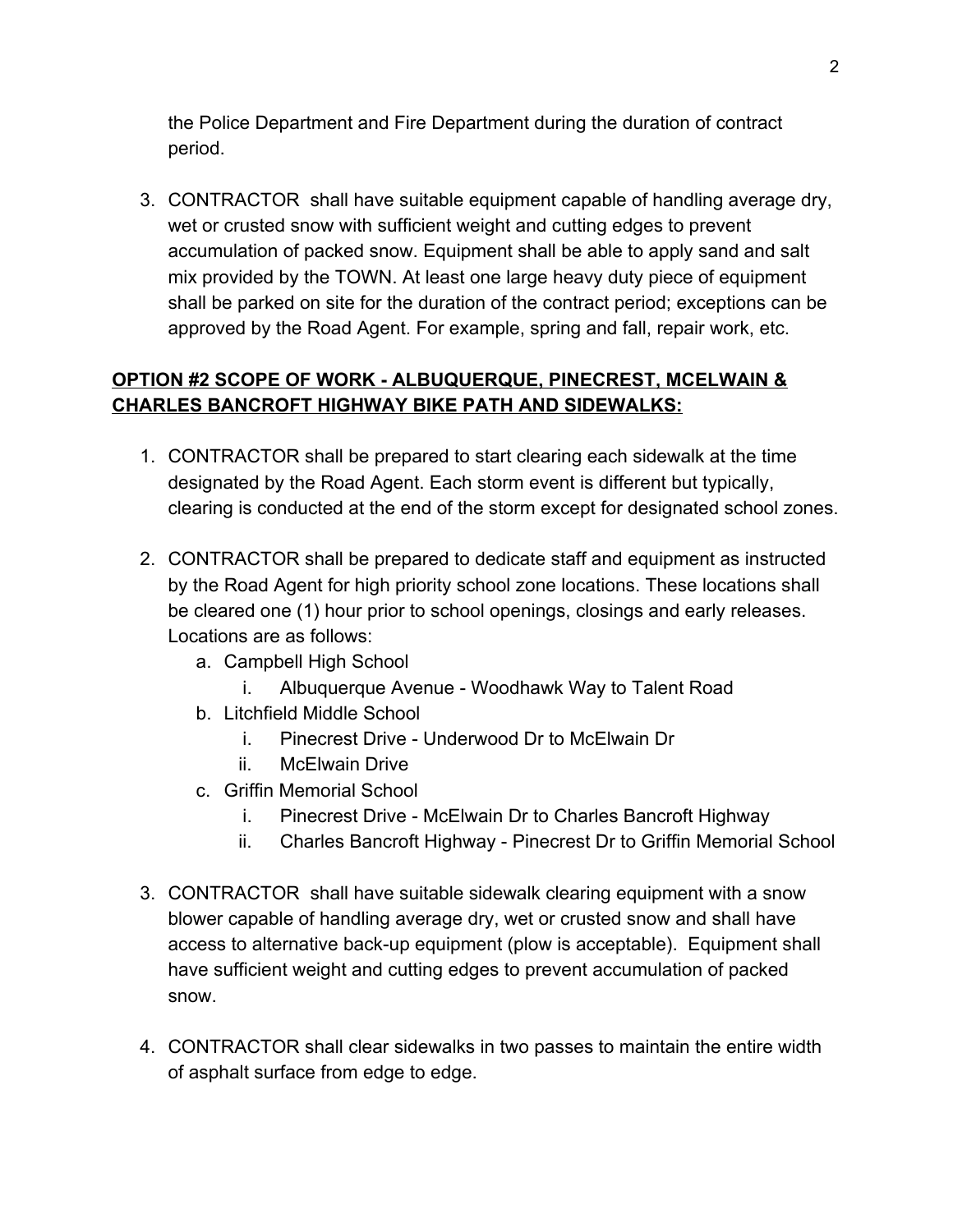- 5. CONTRACTOR shall clean all snow at road and bike path/sidewalk intersections. Coordination is required between TOWN and CONTRACTOR to address final clean-up of intersections.
- 6. TOWN shall be responsible for sanding and salting bike path/sidewalks.

#### **CONTRACTOR REQUIREMENTS:**

- 1. CONTRACTOR shall utilize its own equipment and labor and shall be responsible for all equipment repair, maintenance and fuel necessary to perform its contractual obligations.
- 2. CONTRACTOR shall be responsible for supervising the conduct and employment of its equipment operators in performing their contractual obligations.
- 3. CONTRACTOR acknowledges that it and any and all employees and operators shall be independent CONTRACTORs and not employees of the TOWN for any purpose whatsoever.
- 4. CONTRACTOR shall comply with all applicable Federal, State and local laws, regulations and provisions.
- 5. CONTRACTOR shall be solely responsible for making payment of all state and federal income taxes, unemployment insurance premiums, workers' compensation premiums and social security taxes for itself and its employees.
- 6. CONTRACTOR shall be responsible for all property damage, accidents, injury or deaths occurred while performing contractual duties for the TOWN and shall defend, indemnify and hold harmless the TOWN, its officers and employees from and against any and all claims, liabilities or penalties asserted against the TOWN, its officers and employees.

#### **TOWN RIGHTS:**

1. TOWN shall have the right to inspect all equipment used by the CONTRACTOR and shall have the right to reject any equipment which the TOWN deems to be unsuitable for winter maintenance activities due to inadequate working condition and/or no applicable certifications, registrations, calibrations and inspections.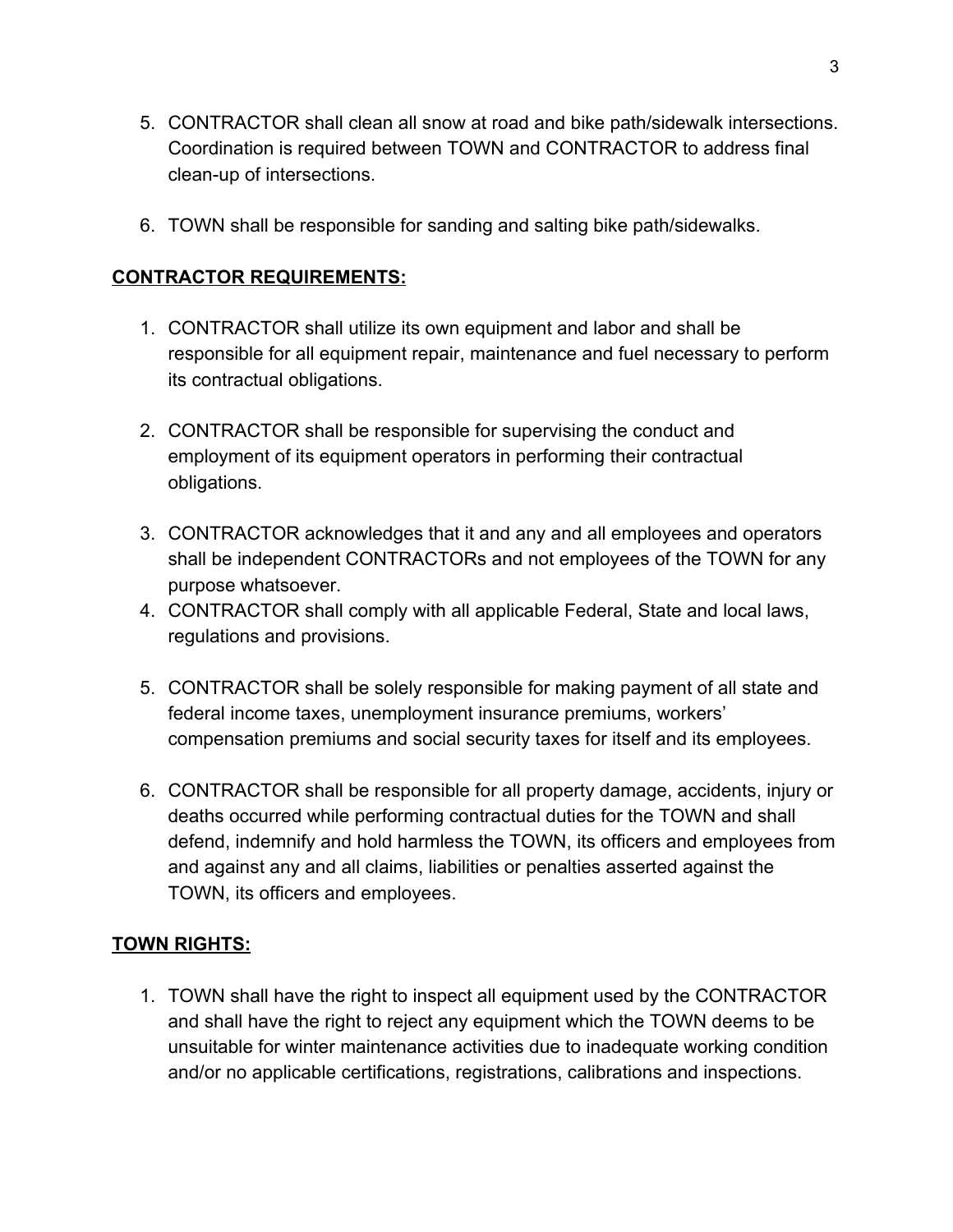2. TOWN shall reserve the right to terminate or suspend this Agreement at any time without penalty if the CONTRACTOR breaches any material term or condition or fails to perform or fulfill any material obligation of this Agreement.

#### **ASSIGNMENT/SUB-CONTRACTING:**

CONTRACTOR shall not sell, assign or transfer the contract or any part thereof or interests therein without the prior written consent of the TOWN.

#### **INSURANCE:**

CONTRACTOR shall, at its own expense, obtain and maintain in force throughout the contract the following insurance policies and name the TOWN of Litchfield as an additionally insured:

*Workers' Compensation* - minimum statutory requirements of NH RSA chapter 281-A.

*Comprehensive General Liability* - \$1,000,000 per occurrence and \$1,000,000 aggregate for all claims of bodily injury, death or property damage.

*Motor Vehicle Insurance* - \$1,000,000 per occurrence and \$1,000,000 aggregate for all claims of bodily injury, death or property damage.

## **RIGHT TO ACCEPT, REJECT OR WAIVE:**

The TOWN shall reserve the right to accept or reject any or all proposals as it may determine, to waive any minor or non-material informalities and to accept or reject any item or combination of items, where the best interests of the TOWN are served. The TOWN will evaluate each proposal based on expectations for experience, qualifications and cost. The lowest cost will not automatically be awarded preferential consideration.

#### **CONTACT INFORMATION:**

All inquiries and questions shall be directed to Kevin Brown, Road Agent at [Kbrown@Litchfieldnh.gov](mailto:Kbrown@Litchfieldnh.gov) or 603-424-4046 ext 1236.

## **PROPOSAL SUBMISSION DATE, TIME AND REQUIREMENTS:**

Proposals shall be mailed or delivered to TOWN Hall, 2 Liberty Way, Litchfield, NH 03052 in a sealed envelope clearly marked "PLOW BIDS RFP" on the outside envelope no later by 2:00 PM on Monday September 14, 2020. Emailed or faxed bids will not be accepted. During the "virtual" Board of Selectmen's meeting at 6pm on September 14, 2020 at 2 Liberty Way, Litchfield, NH, sealed proposals will be open and read aloud.